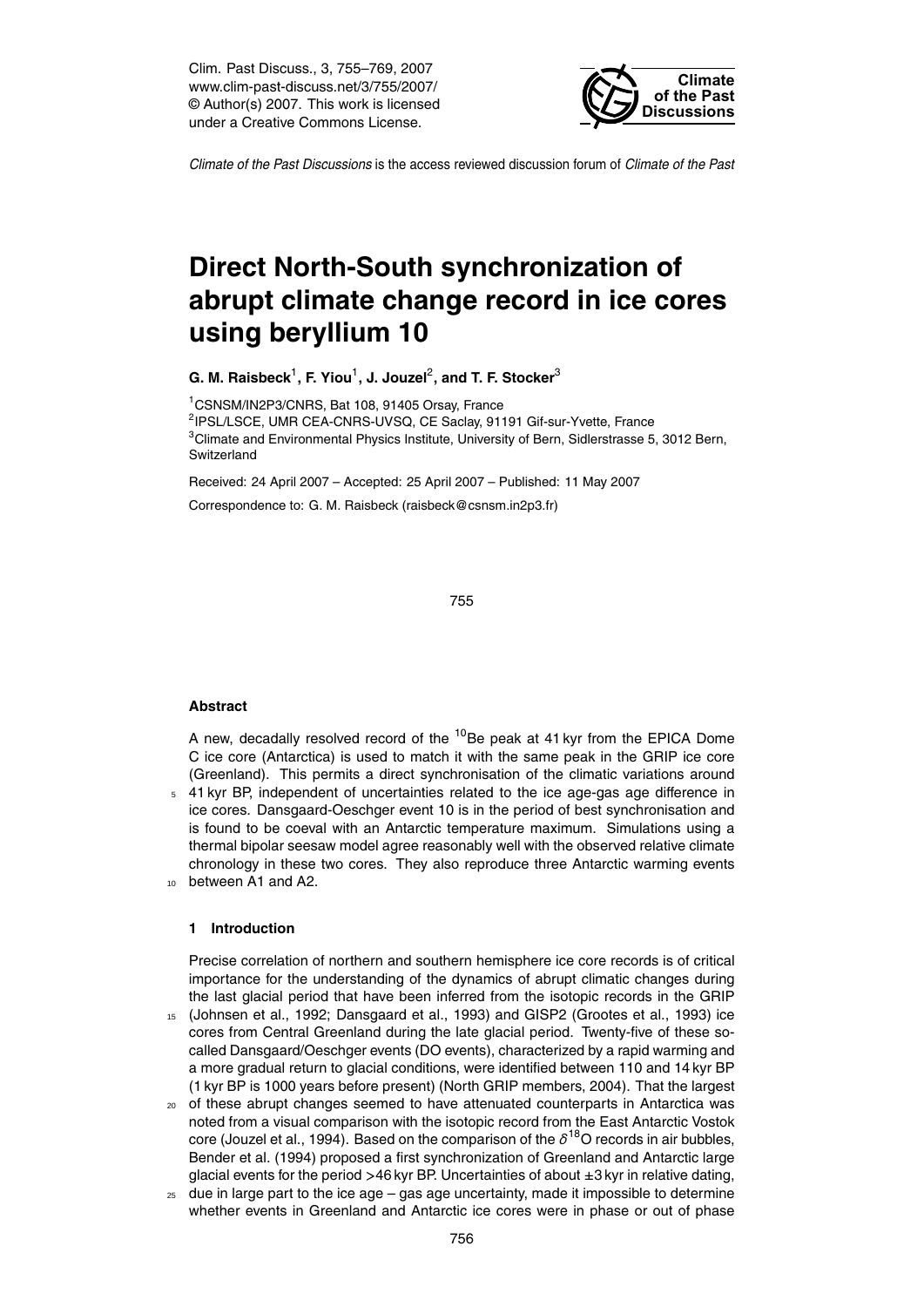(Bender et al., 1994), or in a lead/lag relationship (Steig and Alley, 2002; Schmittner et al., 2003).

Yiou et al. (1997) proposed a direct synchronization based on the use of the  $^{10}$ Be peak measured in 5 ice cores around 40 kyr BP. The advantage of this method is that

- the parameter is recorded in the ice rather than in the gases, and that it is independent of climate. In Greenland ice this <sup>10</sup>Be peak straddles DO 10 (Yiou et al., 1997) which occurred between the two major DO events 8 and DO 12. Similar to the Greenland isotopic record, there are 3 secondary isotopic maxima between the Antarctic counterparts of DO 8 and DO 12 (Yiou et al., 1997), later named A1 and A2 (Blunier et
- $10$  al., 1998), with the  $10$ Be peak occurring slightly after the second of these events. This would imply that the event corresponding to DO 10 occurred in Antarctica slightly earlier than in Greenland. However, the precision of the timing was limited by the fact that the <sup>10</sup>Be and *δ*D measurements were made on two different Vostok cores (see note added in proof of Yiou et al., 1997).
- <sup>15</sup> Since then the synchronization of Greenland and Antarctic glacial records has focused on the use of gas indicators. Rapid methane concentration changes proved very powerful for this purpose. Taking advantage of the relatively high accumulation at the Byrd site in West Antarctica, which results in low gas age – ice age uncertainty, Blunier et al. (1998) showed that, comparing their starting points, the long lasting DO8
- <sup>20</sup> and DO12 warming events lag their A1 and A2 Antarctic counterparts by 2 to 3 kyr. This conclusion was extended to the seven major millennial-scale Antarctic warmings, A1 to A7, clearly identified back to 90 kyr (Blunier and Brook, 2001) and further to A8/DO 23 (Caillon et al., 2003) and A9/DO 24 (Landais et al., 2006). A further, gas-based synchronization was derived from a very detailed comparison of the Vostok and GISP2
- $25 \times \delta^{18}$ O of air records (Bender et al., 1999). It showed that all 15 long and short interstadial events identified in the GISP2 ice core between 38 and 72 ka have counterparts in the Vostok record. On average, all these events are in phase between Greenland and Antarctica (within  $\pm 1.3$  kyr). Importantly, the contradiction between the methane and *δ* <sup>18</sup>O of air approaches appears to be largely a matter of definition simply due to

757

the different shapes of Greenland and Antarctic events. As noted in Blunier and Brook (2001), a comparison of peak temperatures as done in Bender et al. (1999), rather than the leading edges, would also lead to the conclusion that Byrd and Greenland (GRIP and GISP2) events are in phase.

- $5$  There are two limitations to the use of gases for synchronization: (i) it is applicable only at times where there is a rapid change in the atmospheric value, (ii) the signal is retained at the "close-off" depth (typically 80 m) where the bubbles in the ice are isolated from the overlying atmosphere. This signal is thus both smoothed and shifted compared to records in the ice itself. The resulting age offset is particularly important in
- <sup>10</sup> low accumulation rate regions, such as the Antarctic plateau, where it can be as large as 5 kyr or more during glacial periods.

Here we show that the cosmogenic isotope  $10$ Be is a parameter that permits the synchronisation of paleoclimatic records, because large changes, caused by the modulation of this intensity by the geomagnetic field and the electric and magnetic fields

- <sup>15</sup> associated with the out-flowing solar wind, are globally synchronous and independent of climate. The successful application of such a procedure requires that one can extract the <sup>10</sup>Be production rate variations from those caused by changes in deposition patterns (which themselves can be dependent on climate), and that the variations are characteristic enough to identify in the records being examined.
- 20 The strongest and most reliably identified excursion of high <sup>10</sup>Be concentrations is found in several ice cores from Antarctica and Greenland (Yiou et al., 1997; Raisbeck et al., 1987; Beer et al., 1992), as well as in marine sediment cores (McHargue et al., 1995; Castagnoli et al., 1995; Robinson et al., 1995) ∼40 000 years ago. We report here new high resolution measurements of this <sup>10</sup>Be peak on samples from the EPICA
- $_{25}$  Dome C ice core and combine these with a  $^{10}$ Be record from Greenland in order to determine the relative phasing of temperature changes recorded in Greenland and Antarctica.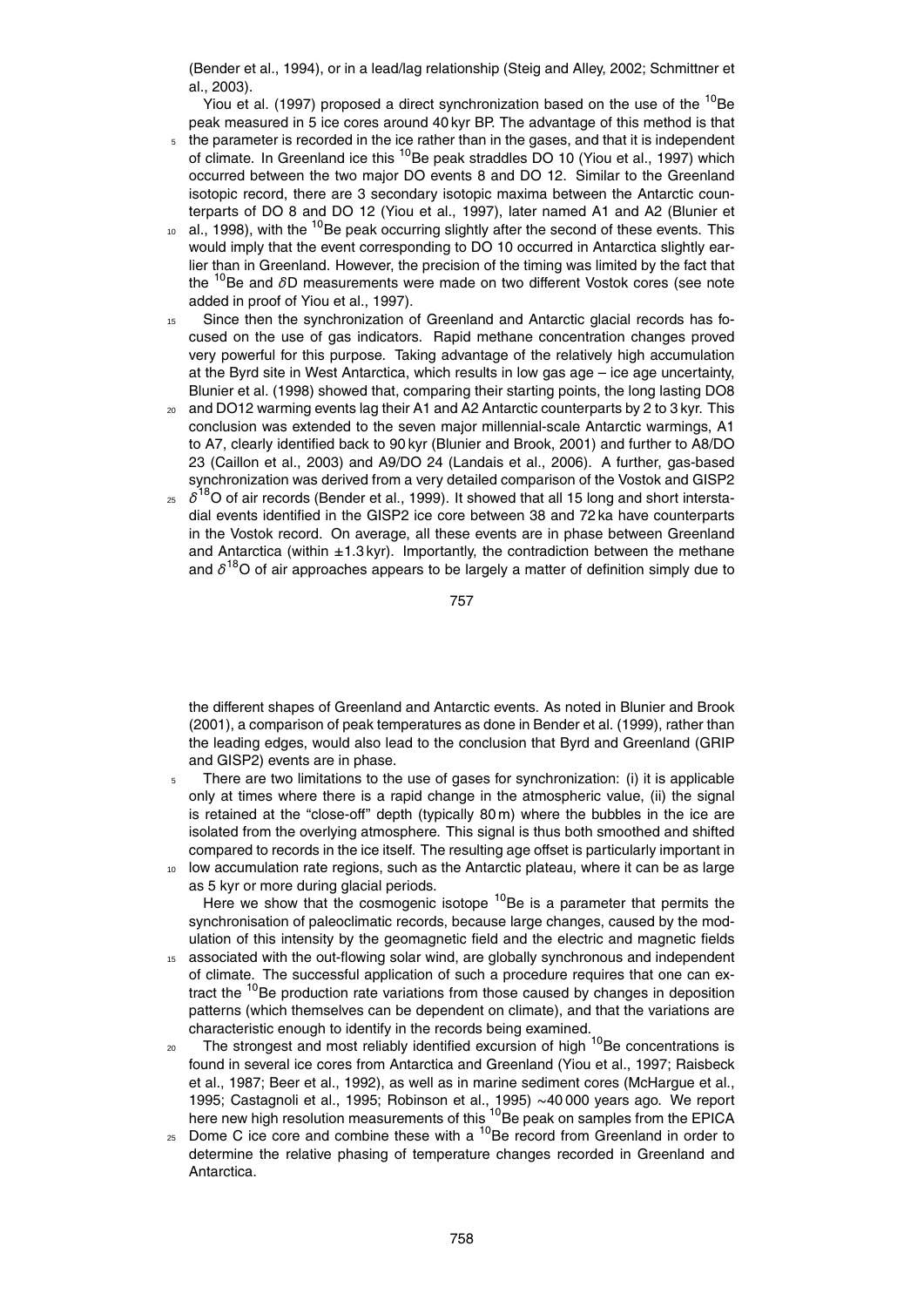# **2 Experimental procedure**

The ice available for this study was in the form of a continuous series of 55 cm strips, each weighing ∼300 g. In order to maximize the time resolution, each bag was divided into 5 samples of 11 cm in length, each representing ∼9 years The amount of ice

- <sup>5</sup> per sample (∼50 g) is almost an order of magnitude smaller than we have used for previous studies (Raisbeck et al., 1987; Yiou et al., 1997). We therefore have modified somewhat our previous procedure. The samples were melted in 250 ml centrifuge cones, in the presence of 0.25 mg of  $9B$ e carrier. The Be(OH)<sub>2</sub> was then precipitated directly with  $NH<sub>4</sub>OH$ . The precipitate was then washed with water ( $pH=7$ ), dissolved in
- <sup>10</sup> a few drops of nitric acid, and transferred to a quartz crucible. The crucible was taken to dryness on a hotplate, then heated to 900 $^{\circ}$  over an electric furnace in order to transform the precipitate to BeO. The BeO was mixed with Nb powder (325 mesh) in the ratio 3:1 and pressed into a 1 mm diameter, 1 mm deep hole in a Mo cathode. This cathode was heated in argon to 1200° for 1 min, then 1800° for an additional minute, in a resistively
- $15$  heated carbon furnace. This procedure was found to give better and more stable  $9Be$ currents in the ion source, as well as reduce  $^{10}$ B interference. The  $^{10}$ Be/ $^{9}$ Be ratios were measured at the Gif-sur-Yvette Tandetron based AMS facility, relative to NIST standard SRM 4325, using the certified ratio of 2.68×10−11. For almost all samples, at least 200Be events were recorded, leading to a 1 sigma statistical uncertainty of *<*7%.
- <sup>20</sup> Combined with a conservatively estimated 5% machine uncertainty, this leads to an overall uncertainty of ∼8.5%.

# **3 Results**

The  $10B$ e peak is centred at 740 m (Fig. 1), and shows structure on centennial and even decadal time scales (Raisbeck et al., 2002). This suggests that the peak is due to  $25$  a combination of low geomagnetic field intensity and periods of low solar activity. The

effects of the latter are enhanced because they occur during the interval of low geo-

759

magnetic field intensity (With a "normal" geomagnetic field, a large fraction of cosmic rays with energies *<*1 GeV are already excluded from the atmosphere, and are thus insensitive to solar modulation).  $^{10}$ Be reaches the Antarctic plateau primarily by dry deposition, and hence concentrations are inversely correlated with the snow accumu-

lation rate. A more appropriate parameter to use when studying production variations is the  $10B$ e flux which is the product of the measured concentrations and the estimated accumulation rates .(Raisbeck et al., 1992).

The *δ*D profile in the interval between 700 and 800 m has 3 features that, based on their position and pattern, are identified as subdued analogues of DO events 9 to

- $11$  observed in Greenland. The  $10$ Be peak straddles the middle one of these events (Raisbeck et al., 2002), exactly as seen in the GRIP core (Yiou et al., 1997). This implies that DO 10 and its Antarctic counterpart are synchronous in the two ice cores. Figure 2 shows the best match between the  $^{10}$ Be flux curves of Dome C and GRIP. At this depth, the time resolution of the GRIP <sup>10</sup>Be measurements is from ∼30–50
- 15 years. In order to have comparable resolution, we have therefore resampled both data at 10 year intervals, and smoothed them by summing the first 5 components of a singular spectral analysis (Paillard et al., 1996). Using these smoothed curves for alignment, DO 10 and its counterpart, AIM 10 (AIM = Antarctic Isotope Maximum; EPICA Community Members, 2006) are synchronous in the two records, within our <sup>20</sup> ability to resolve, which we presently estimate as ∼200 years.
- This synchronism for DO 10 and its Antarctic counterpart complements and reinforces results based on the methane records of Antarctic and Greenland ice cores (Blunier et al., 1998) which demonstrated that the start of the warming associated with events A1 and A2 lead the warming of DO 8 and 12, respectively by about 1500 years.
- <sup>25</sup> Because of the duration of A1 and A2, however, this is equivalent to the alternative statement that the maximum temperature during A1 and A2 coincided with that of DO 8 and DO 12, respectively. For the period in between, with the three intervening DO events 9 to 11, a statement regarding the phase relationship between Greenland and Antarctica for other DO events was not possible owing to the noisier  $\delta^{18}$ O record of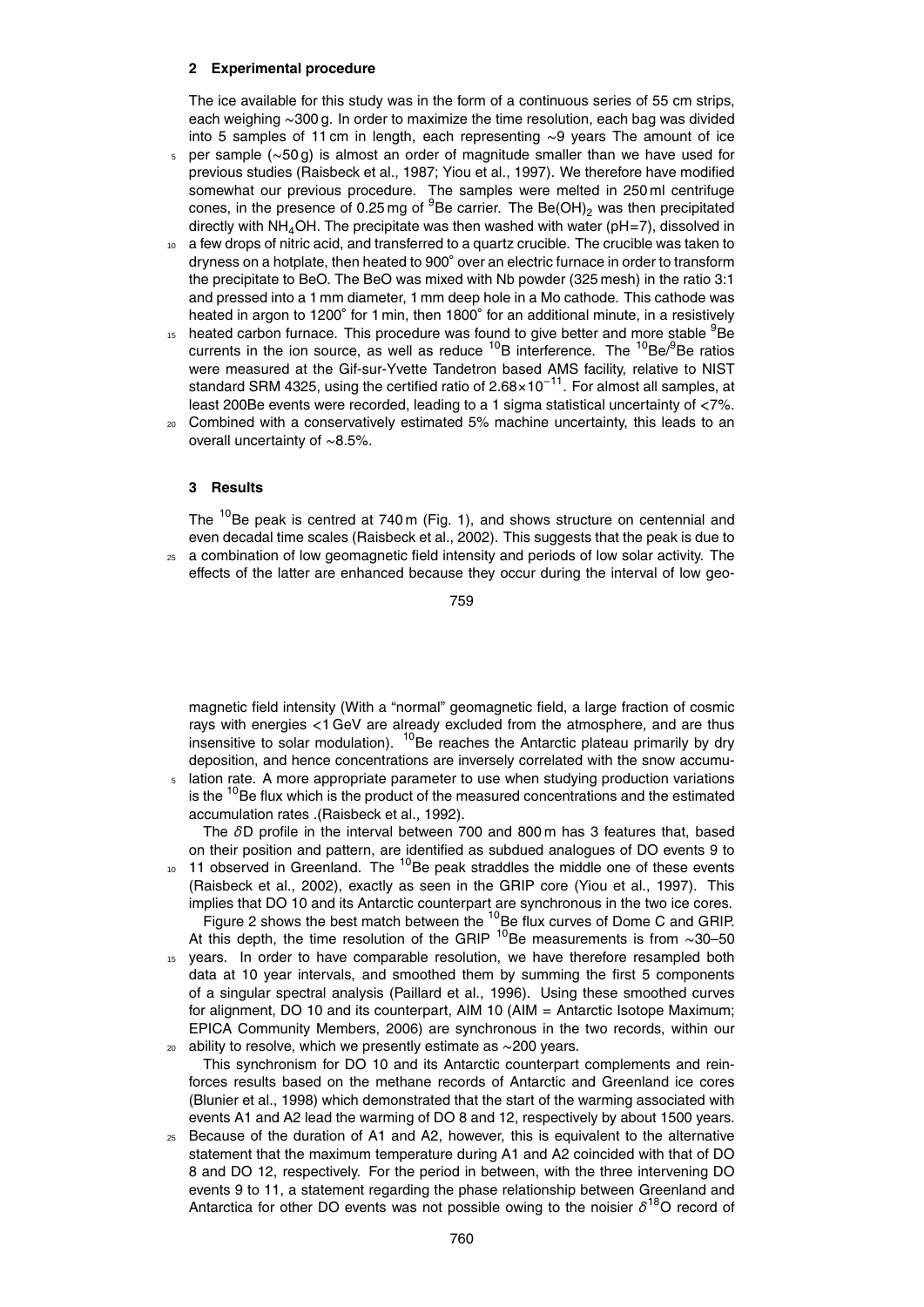the Byrd ice core and the general uncertainty in synchronising shorter events based on gas records.

#### **4 Implications for bipolar seasaw model**

The fact that between A1 and A2 three additional Antarctic temperature maxima can <sup>5</sup> be identified in the EPICA Dome C ice core, and that the middle of these can be precisely synchronised with DO 10 in the Greenland ice cores via the  ${}^{10}$ Be peak, lends strong support for the thermal bipolar seesaw operating throughout the sequence of DO events (Broecker, 1998; Stocker, 1998). This model assumes that temperature anomalies associated with the abrupt climate changes in Greenland occur in antiphase

- with those in the South Atlantic (Stocker, 1998) due to the effect of the meridional overturning circulation in the Atlantic Ocean on the oceanic meridional heat flux (Crowley, 1992; Knutti et al., 2004). An important extension of the original concept (Crowley, 1992) is that the Southern Ocean acts as a heat reservoir for temperature anomalies and hence, only a damped and time-integrated signal of the abrupt changes in the
- <sup>15</sup> north is transmitted to Antarctica. The thermal bipolar seesaw involves a typical heat exchange time scale *τ*. The best correlation between the simulated southern signal based on the seesaw model and the reconstructed Antarctic temperature was obtained with *τ*≈1200 years.

We now test the thermal bipolar seesaw concept with the new synchronisation based

- <sub>20</sub> on <sup>10</sup>Be. The new temperature reconstructions based on thermal fractionation measured on air enclosed in samples from the NorthGRIP ice core (Huber et al., 2006) is used as input to the seesaw model with *τ*=1200 and 2200 years. In both cases the southern temperature response of the seesaw model in the time period from 44 to 39 kyr BP exhibits all warmings and coolings which are inferred from the *δ*D record
- $25$  from EPICA Dome C (Fig. 2). It is remarkable that not only the general evolution of the simulated signal is in good agreement with variations, but the differing amplitudes of the three Antarctic events are quite well reproduced. This is particularly the case for *τ*

761

 $= 2200$  years

For AIM 8–10, the time difference between the predicted and observed temperature profiles is *<*200 years, which is about the limit of the estimated uncertainty in our synchronization. For AIM 11 the difference is larger. However, the features of the <sup>10</sup>Be

fluxes around DO 11 und AIM 11 are not unambiguous enough to warrant additional synchronisation points. Such points might well move AIM 11 earlier by several hundred years.

#### **5 Perspectives**

It would of course be desirable to apply the  $10B$  technique to other time intervals of the climate records. Unfortunately, we have not yet identified other events during the last climate cycle which are as dramatic as the <sup>10</sup>Be peaks around 40 kyr BP. However, if continuous high resolution  $10$ Be profiles were available, it still should be possible to make such a correlation. For example, at Vostok, it was possible to correlate the centennial scale variations produced by solar modulation with similar variations observed

- $15$  in tree ring  $14$ C (Raisbeck et al., 1998). In principle, therefore, it should be feasible to correlate such variations in Antarctic and Greenland ice. If one accepts that the decadal variations seen in the  $10$ Be profile of Fig. 1 are caused by production, it should also be possible to improve even further the precision of such correlations. As mentioned above, the degree of correlation in Fig. 2 above is limited by the time resolution
- <sub>20</sub> of the GRIP <sup>10</sup>Be record. Thus, an improved Greenland <sup>10</sup>Be record should allow an improved correlation. We have proposed, for example, to measure such a profile in the North GRIP core at a resolution comparable to that measured at Dome C. This would thus potentially permit a correlation on a time scale of better than 20 years. As noted earlier, the largest and longest of the <sup>10</sup>Be production variations should also be
- <sup>25</sup> identifiable in marine sediments, further permitting a direct correlation of the ice core and ocean climatic records.

*Acknowledgements.* This work is a contribution to the "European Project for Ice Coring in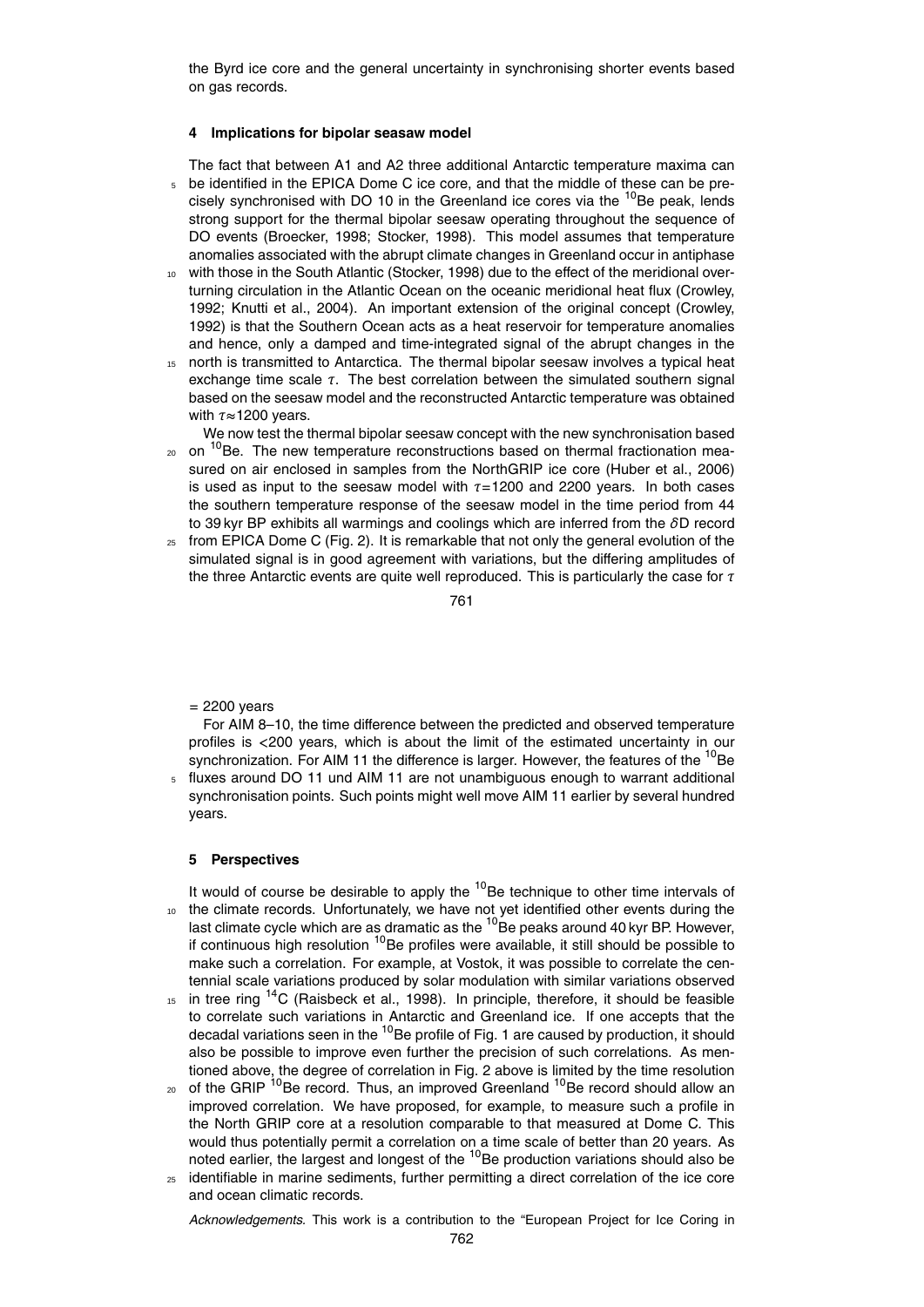Antarctica" (EPICA), a joint ESF (European Science Foundation)/EU scientific programme, funded by the European Commission (EPICA-MIS) and by national contributions from Belgium, Denmark, France, Germany, Italy, Netherlands, Norway, Sweden, Switzerland and the United Kingdom. Tandetron operation was supported by the IN2P3 and INSU divisions of the CNRS.

#### <sup>5</sup> **References**

- Beer, J., Johnsen, S. J, Bonani, G., Finkel, R.C., Langway, C.C., Oeschger, H., Stauffer, B., Suter, M., and Wölfli, W.: <sup>10</sup>Be peaks as time markersin polar ice core records, in: The Last Deglaciation: Absolute and Radiocarbon Chronologies, edited by: Bard, E., Broecker, W. S., (Springer, New York, 1992), 141–143, 1992.
- <sup>10</sup> .Bender, M., Sowers, T., Dickson, M.-L., Orchardo, J., Grootes, P., Mayewski, P. A., and Meese, D. A.: Climate correlations between Greenland and Antarctica during the past 100 000 years, Nature, 372, 663–666, 1994.
- Bender, M., Malaizé, B., Orchardo, J., Sowers, T., and Jouzel, J.: High precision correlations of Greenland and Antarctic ice core records over the last 100 kyr, in: Mechanisms of Global <sup>15</sup> Climate Change at Millennial Time Scales, edited by: Clark, P. U., Webb, D. J., Keigwin, L.
- D., (American Geophysical Union, Washington, 1999), vol. 112, pp. 149-164, 1999.
	- Blunier, T. and Brook, E. J.: Timing of millennial-scale climate change in Antarctica and Greenland during the last glacial period, Science, 291, 109–112, 2001.
- Blunier, T., Chappellaz, J., Schwander, J., Dallenbach, A., Stauffer, B., Stocker, T. F., Raynaud,
- <sup>20</sup> D., Jouzel, J., Clausen, H. B., Hammer, C. U., and Johnsen, S. J.: Asynchrony of Antarctic and Greenland climate change during the last glacial period, Nature, 394, 6695, 739–743, 1998.
	- Broecker, W. S.: Paleocean circulation during the last deglaciation: a bipolar seesaw?, Paleoceanography, 13, 119–121, 1998.
- <sup>25</sup> Caillon, N., Jouzel, J., Severinghaus, J. P., Chappellaz, J., and Blunier, T.: A novel method to study the phase relationship between Antarctic and Greenland climate, Geophys. Res. Lett., 30, 17, 1899–2002, 2003.

Castagnoli, G. C., Albrecht, A., Beer, J., Bonino, G., Shen, C., Callegari, E., Taricco, C., Dittrich-Hannen, B., Kubik, P., Suter, M., and Zhu, G. M.: Evidence for enhanced Be-10

763

deposition in Mediterranean sediments 35-Kyr BP, Geophys. Res. Lett., 22, 6, 707–710, 1995.

- Crowley, T. J.: North Atlantic deep water cools the southern hemisphere, Paleoceanography, 7, 489–497, 1992.
- <sup>5</sup> Dansgaard, W., Johnsen, S. J., Clausen, H. B., Dahl-Jensen, D., Gundestrup, N. S., Hammer, C. U., Hvidberg, C. S., Steffensen, J. P., Sveinbjornsdottir, A. E., Jouzel, J., and Bond, G.: ¨ Evidence for general instability of past climate from a 250-kyr ice-core record, Nature, 364, 218–220, 1993.
	- EPICA Community Members: Eight glacial cycles from an Antarctic ice core, Nature, 429, 623–628, 2004.
	- EPICA Community Members, Interhemispheric coupling of millenial scale variability during the last glacial, Nature, 444, 195–198, 2006.
- Grootes, P. M., Stuiver, M., White, J. W. C., Johnsen, S., and Jouzel, J.: Comparison of oxygen isotope records from the GISP2 and GRIP Greenland ice cores, Nature, 366, 552–554, <sup>15</sup> 1993.
	- Huber, C., Leuenberger, M., Spahni, R., Flückiger, J., Schwander, J., Stocker, T. F., Johnsen, S., Landais, A., and Jouzel, J.: Isotope calibrated Greenland temperature record over Marine Isotope Stage 3 and its relation to CH4, Earth Planetary Sci. Lett., 243, 504–519, 2006.
- Johnsen, S. J., Dansgaard, W., and White, J. W. C.: The origin of Arctic precipitation under <sup>20</sup> present and glacial conditions, Tellus, 41B, 452–468, 1989.
- Johnsen, S. J., Clausen, H. B., Dansgaard, W., Fuhrer, K., Gundestrup, N., Hammer, C. U., Iversen, P., Jouzel, J., Stauffer, B., and Steffensen, J. P.: Irregular glacial interstadials recorded in a new Greenland ice core, Nature, 359, 311–313, 1992.
- Johnsen, S. J., DahlJensen, D., Gundestrup, N., Steffensen, J. P., Clausen, H. B., Miller, H., <sup>25</sup> Masson-Delmotte, V., Sveinbjornsdottir, A. E., and White, J.: Oxygen isotope and palaeotemperature records from six Greenland ice-core stations: Camp Century, Dye-3, GRIP, GISP2, Renland and NorthGRIP, J. Quat. Sci., 16(4), 299–307, 2001.
	- Jouzel, J., Lorius, C., Johnsen, S., and Grootes, P.: Climate instabilities Greenland and Antarctic records, Comptes Rendus de l'Académie des Sciences Série II, 319(1), 65–77, 1994.
- Knutti, R., Flückiger, J., Stocker, T. F., and Timmermann, A.: Strong hemispheric coupling of glacial climate through freshwater discharge and ocean circulation, Nature, 430, 851–856, 2004.

Landais, A., Masson-Delmotte, V., Jouzel, J., Raynaud, D., Johnsen, S., Huber, C., Leuen-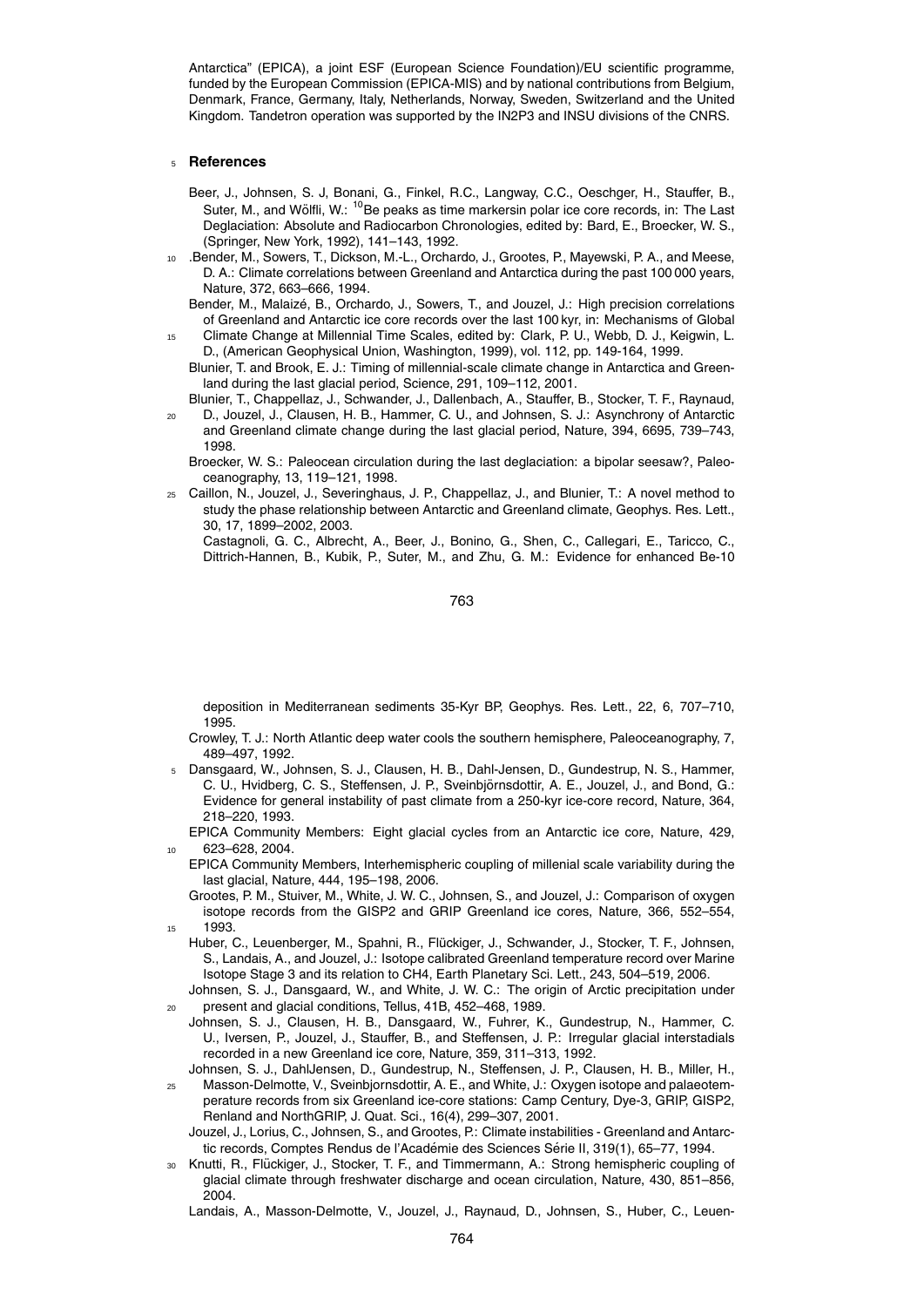berger, M., Schwander, J., and Minster, B.: The glacial inception as recorded in the North-GRIP Greenland ice core: timing, structure and associated abrupt temperature changes, Climate Dynamics, 26(2–3), 273–284, 2006.

- McHargue, L. R., Damon, P. E., and Donahue, D. J.: Enhanced cosmic-ray production of Be-10 <sup>5</sup> coincident with the Mono Lake and Laschamp geomagnetic excursions, Geophys. Res. Lett., 22, 5, 659–662, 1995.
	- Muscheler, R., Beer, J., Wagner, G., Laj, C., Kissel, C., Raisbeck, G. M., Yiou, F. and Kubik, P. W., Changes in the carbon cycle during the last deglaciation as indicated by the comparison of Be-10 and C-14 records, Earth Planet. Sci. Lett., 219, 3-4, 325-340, 2004.
- <sup>10</sup> North GRIP Members: High-resolution climate record of the northern hemisphere back into the last interglacial period, Nature, 431, 147–151, 2004.

Paillard, D., Labeyrie, L. D., and Yiou, P.: Macintosh program performs time-series analysis, EOS, Transactions of the American Geophysical Union, 77, 379, 1996.

- Raisbeck, G. M., Yiou, F., Bourlès, D., Lorius, C., Jouzel, J., and Barkov, N. I.: Evidence for two <sup>15</sup> intervals of enhanced Be-10 deposition in Antarctic ice during the last glacial period, Nature, 326, 6110, 273–277, 1987.
	- Raisbeck, G. M., Yiou, F., Jouzel, J., Petit, J. R., Bard, E., and Barkov, N. I.: <sup>10</sup>Be deposition at Vostok, Antarctica, during the last 50000 years and its relationship to possible cosmogenic production variations during this period, in: The Last Deglaciation: Absolute and Radiocar-
- <sup>20</sup> bon Chronologies, edited by: Bard, E. and Broecker, W. S., (Springer, New York, 1992), 127-139, 1992.
	- Raisbeck, G. M., Yiou, F., Bard, E., Dollfus, D., Jouzel, J., and Petit, J. R.: Absolute dating of the last 7000 years of the Vostok ice core using  $^{10}$ Be, Mineralogical Magazine, 62A, 1228, 1998.
- $_{25}$  Raisbeck, G. M., Yiou, F., and Jouzel, J.: Cosmogenic  $^{10}$ Be as a high resolution correlation tool for climate records, Geochimica Cosmochimica Acta, 66, A623, 2002.
	- Robinson, C., Raisbeck, G. M., Yiou, F., Lehman, B., and Laj, C.: The relationship between Be-10 and geomagnetic field strength records in central North Atlantic sediments during the last 80 ka, Earth Planet. Sci. Lett., 136, 3-4, 551–557, 1995.
- Schmittner, A., Saenko, O. A., and Weaver, A. J.: Coupling of the hemispheres in observations and simulations of glacial climate change, Quaternary Sci. Rev., 22, 659–671, 2003.
- Steig, E. J. and Alley, R. B.: Phase relationships between Antarctic and Greenland climate records, Ann. Glaciol., 35, 451–456, 2002.

765

Stenni, B., Jouzel, J., Masson-Delmotte, V., Rothlisberger, R., Castellano, E., Cattani, O., Falourd, S., Johnsen, S. J., Longinelli, A., Sachs, J. P., Selmo, E., Souchez, R., Steffensen, J. P., and Udisti, R.: A late-glacial high-resolution site and source temperature record derived from the EPICA Dome C isotope records (East Antarctica), Earth Planet. Sci. Lett., 217(1-2), <sup>5</sup> 183–195, 2004.

Stocker, T. F.: The seesaw effect, Science, 282, 61–62, 1998.

- Waelbroeck, C., Labeyrie, L., Michel, E., Duplessy, J. C., McManus, J. F., Lambeck, K., Balbon, E., and Labracherie, M.: Sea-level and deep water temperature changes derived from ben-
- thic foraminifera isotopic records, Quaternary Science Reviews, 21(1–3), 295–305, 2002. Wagner, G., Beer, J., Masarik, J., Muscheler, R., Kubik, P. W., Mende, W., Laj, C., Raisbeck, G. M., and Yiou, F.: Presence of the solar de Vries cycle (∼ 205 years) during the last ice age, Geophys. Res. Lett., 28(2), 303–306, 2001.
- <sup>15</sup> Yiou, F., Raisbeck, G. M., Baumgartner, S., Beer, J., Hammer, C., Johnsen, S., Jouzel, J., Kubik, P. W., Lestringuez, J., Stievenard, M., Suter, M., and Yiou, P.: Beryllium 10 in the Greenland Ice Core Project ice core at Summit, Greenland, J. Geophys. Res., 102, 26 783– 26 794, 1997.

Stocker, T. F. and Johnsen, S. J.: A minimum thermodynamic model for the bipolar seesaw, Paleoceanography, 18, 1087, 2003.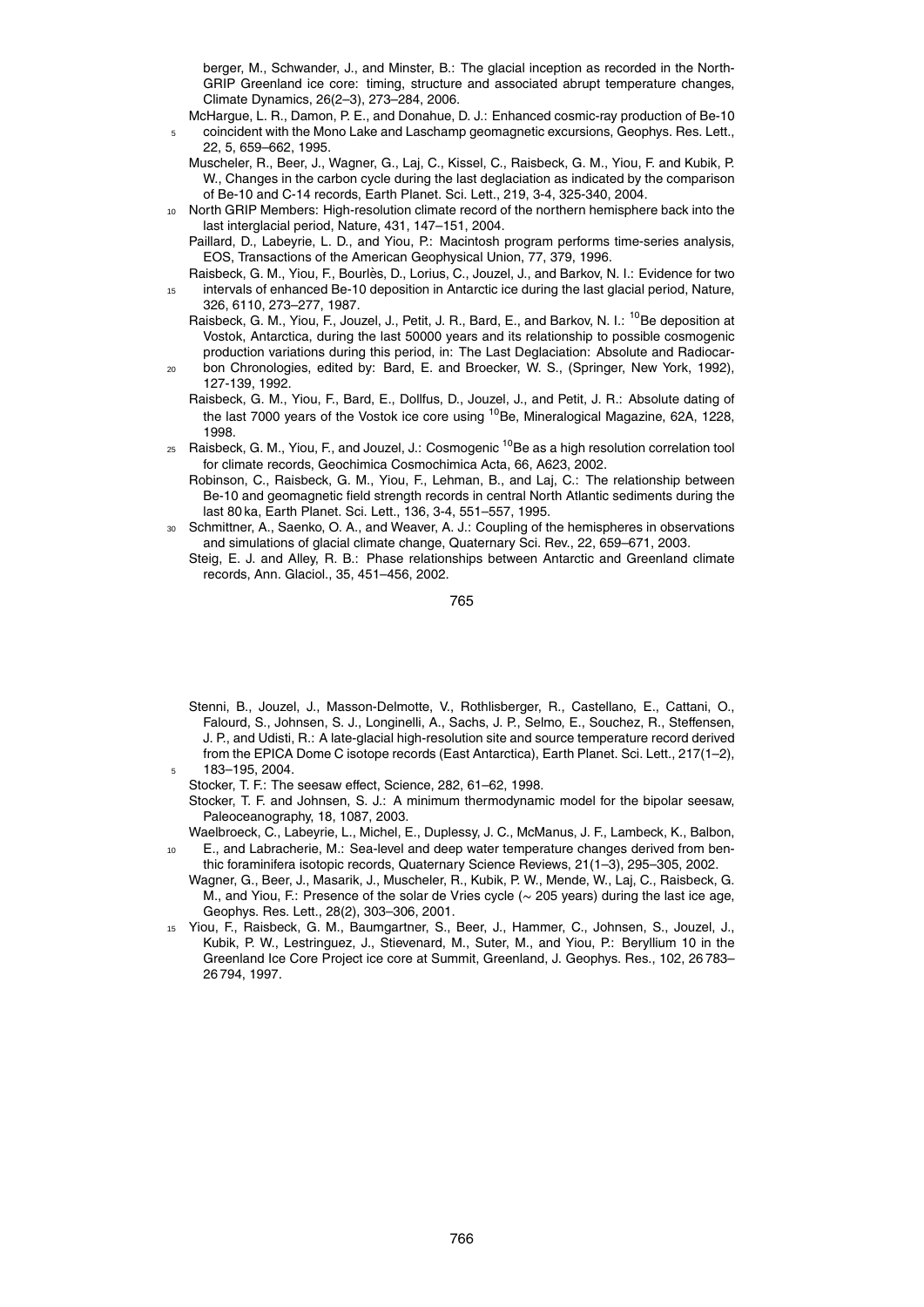

Fig. 1. <sup>10</sup>Be concentrations, <sup>10</sup>Be flux and deuterium ratio and its running average as a function of depth and age (EDC2) in the EPICA Dome C ice core. The <sup>10</sup>Be flux has been calculated using accumulation rates (EPICA Community Members, 2004), and smoothed by summing the 5 first components provided by the singular spectral analysis of the record (Paillard et al., 1996). Antarctic equivalents of DO events 8 to 12 are labeled AIM 8 to 12, where AIM stands for Antarctic Isotope Maximum (AIM).